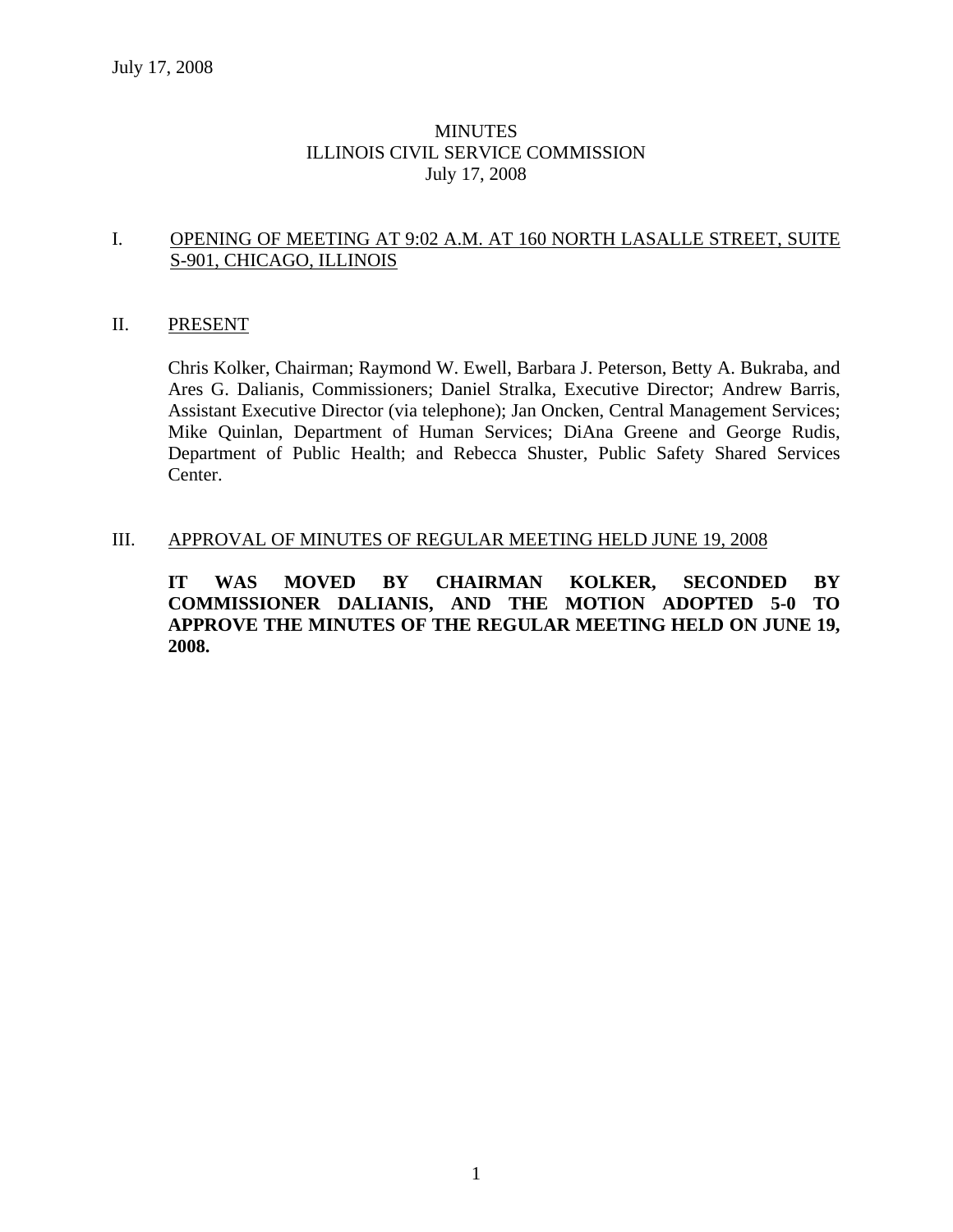#### IV. **EXEMPTIONS UNDER SECTION 4d(3) OF THE PERSONNEL CODE**

# A. Report on Exempt Positions

| <u>Agency</u>                         | Total<br><b>Employees</b> | Number of Exempt<br><b>Positions</b> |
|---------------------------------------|---------------------------|--------------------------------------|
|                                       |                           |                                      |
|                                       |                           |                                      |
|                                       |                           |                                      |
|                                       |                           |                                      |
| Central Management Services 1,506 106 |                           |                                      |
|                                       |                           |                                      |
|                                       |                           |                                      |
|                                       |                           |                                      |
|                                       |                           |                                      |
|                                       |                           |                                      |
|                                       |                           |                                      |
|                                       |                           |                                      |
|                                       |                           |                                      |
|                                       |                           |                                      |
|                                       |                           |                                      |
|                                       |                           |                                      |
|                                       |                           |                                      |
|                                       |                           |                                      |
|                                       |                           |                                      |
|                                       |                           |                                      |
|                                       |                           |                                      |
|                                       |                           |                                      |
|                                       |                           |                                      |
|                                       |                           |                                      |
|                                       |                           |                                      |
|                                       |                           |                                      |
|                                       |                           |                                      |
|                                       |                           |                                      |
|                                       |                           |                                      |
|                                       |                           |                                      |
|                                       |                           |                                      |
|                                       |                           |                                      |
|                                       |                           |                                      |
|                                       |                           |                                      |
|                                       |                           |                                      |
|                                       |                           |                                      |
|                                       |                           |                                      |
|                                       |                           |                                      |
|                                       |                           |                                      |
|                                       |                           |                                      |
|                                       |                           |                                      |
|                                       |                           |                                      |
|                                       |                           |                                      |
|                                       |                           |                                      |
|                                       |                           |                                      |
|                                       |                           |                                      |
|                                       |                           |                                      |
|                                       |                           |                                      |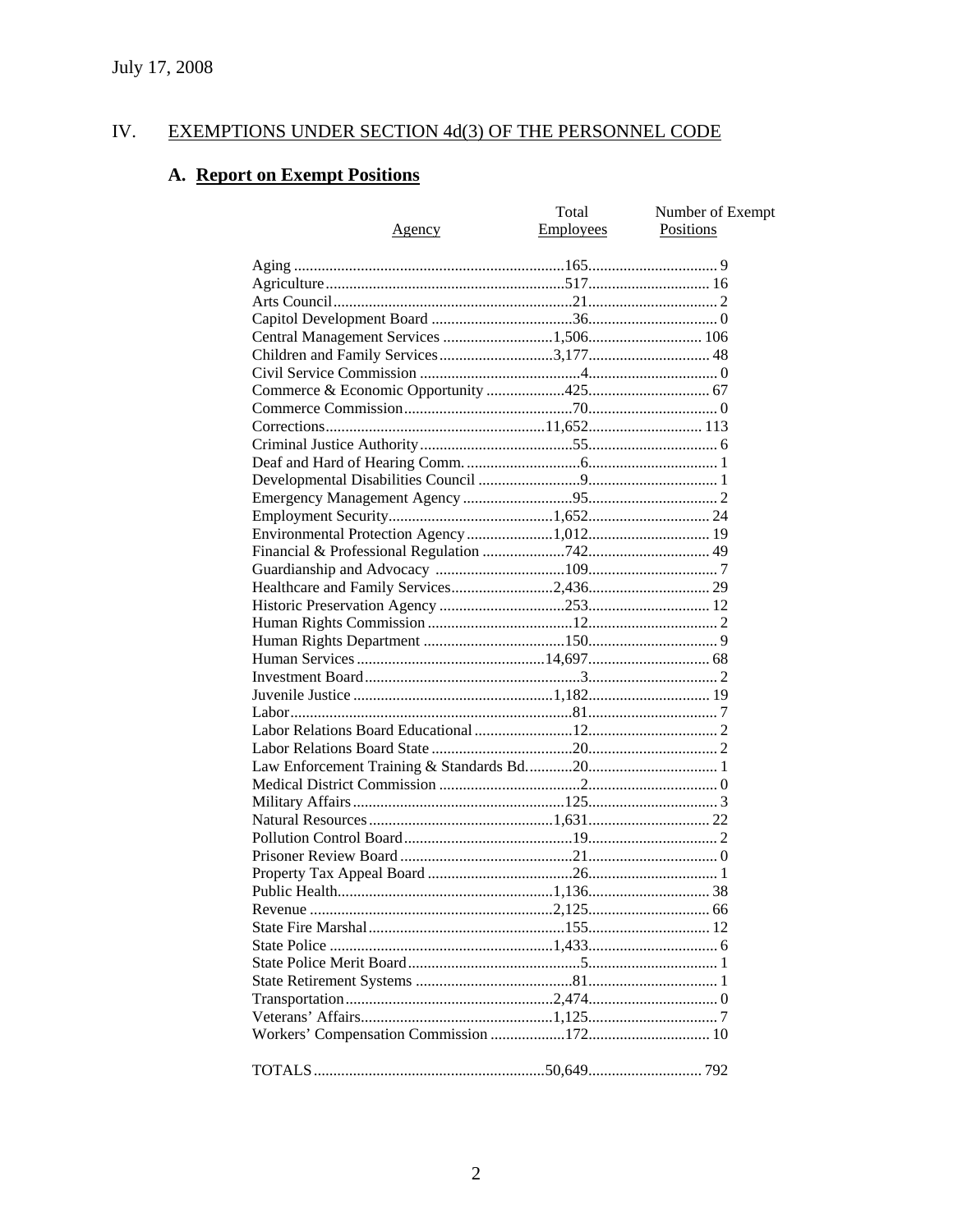#### **B. Governing Rule - Jurisdiction B Exemptions**

- a) Before a position shall qualify for exemption from Jurisdiction B under Section 4d(3) of the Personnel Code, the position shall be directly responsible to:
	- 1. The Governor, or
	- 2. A departmental director or assistant director appointed by the Governor, or
	- 3. A board or commission appointed by the Governor, or
	- 4. The head of an agency created by Executive Order, or the director or assistant director of an agency carrying out statutory powers, whose offices are created by the Governor subject to legislative veto under Article V, Section 11, of the Constitution of 1970, which agency head, director, or assistant director may themselves be subject to exemption under Section 4d(3), or
	- 5. In an agency having a statutory assistant director, a deputy director exercising full line authority under the director for all operating entities of the agency, provided the statutory role of assistant director is vacant or is assigned clearly distinct and separate duties from the deputy director and as a colleague to him, or
	- 6. A line position organizationally located between the director and/or assistant director and a subordinate statutorily exempt position(s), provided the position proposed for exemption has line authority over the statutory exempt position(s), or
	- 7. The elected head of an independent agency in the executive, legislative, or judicial branch of government.
- b) If a position meets the above criterion, it must, in addition, be responsible for one or more of the following before it shall be approved as exempt:
	- 1. Directs programs defined by statute and/or departmental, board, or commission policy or possess significant authority when acting in the capacity of a director of programs to bind the agency.
	- 2. Makes decisions in exercising principal responsibility for the determination or execution of policy which fix objectives or state the principles to control action toward operating objectives of one or more divisions, such decisions being subject to review or reversal only by the director, assistant director, board or commission.
	- 3. Participates in the planning and programming of departmental, board, or commission activities, integrating the plans and projections of related divisions, and the scheduling of projected work programs of those agencies.

\* \* \*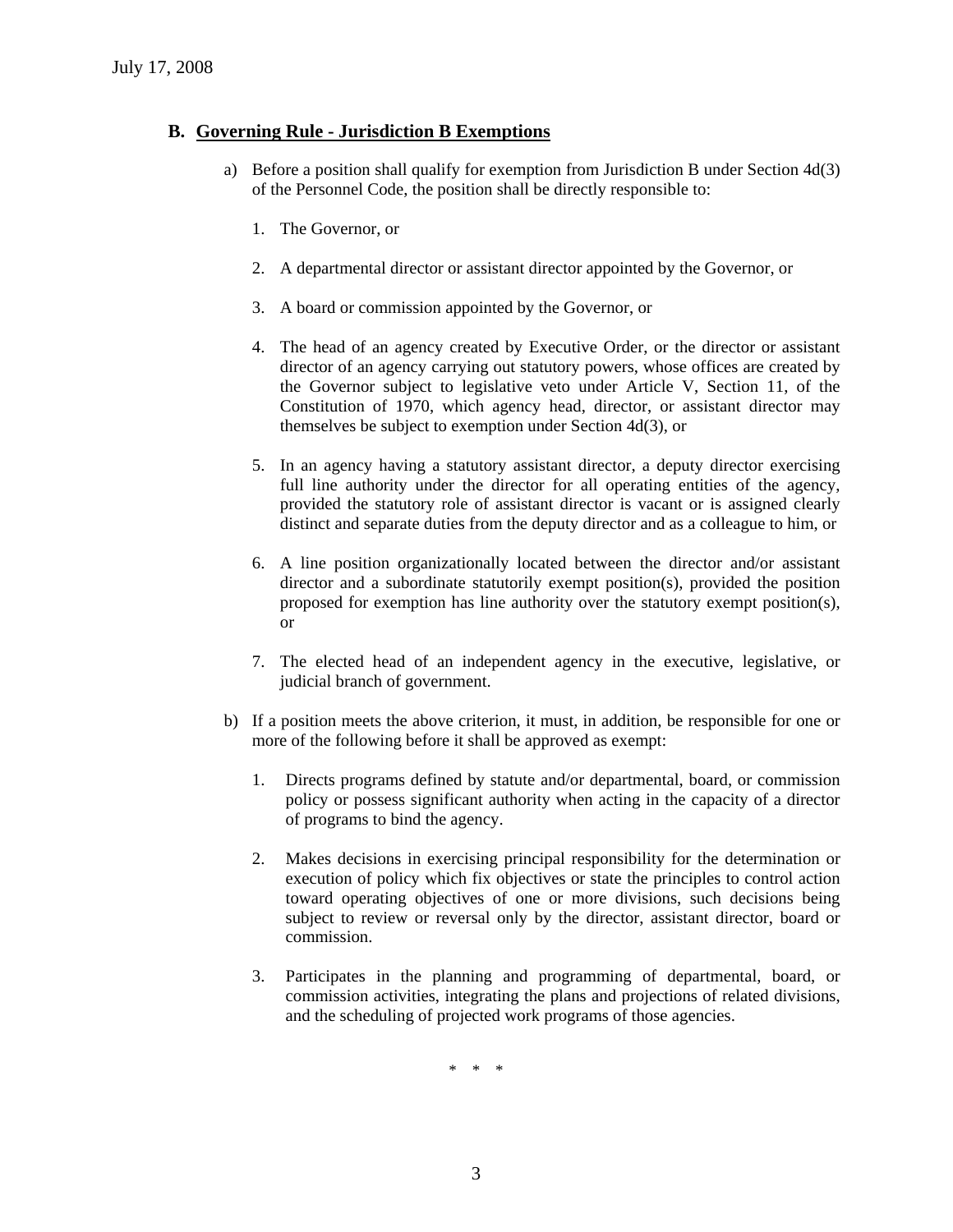# **C. Requests for 4d(3) Exemption**

• With regard to Item C, Executive Director Stralka reported that this request is for the Director of the Bureau of Pharmacy and Clinical Support Services for the Illinois Department of Human Services, a position that reports to the Administrator of Mental Health, who reports to a statutory Assistant Secretary. This position has principal programmatic responsibility for the operation and maintenance of all pharmaceutical services in the agency's Department of Mental Health which consists of 12 inpatient pharmacies serving 18 facilities. In 2007, that program dispensed 1,500,000 prescriptions. Given the nature of the program and the quantity of its services, Staff recommended approval of this request.

This position had been continued last month since the incumbent indicated he had an objection to the request. Subsequently, the incumbent notified the Commission that he concurred that the position fit the criteria for principal policy exemption.

Mike Quinlan, Classification Manager at Department of Human Services, was present to add to or correct the Staff presentation and respond to any questions. He apologized for his absence last month and confirmed the above representations.

- With regard to Item D, Executive Director Stralka reported that this request is for a Media Administrator for the Illinois Department of Public Health. Staff brought up several issues which were unable to be resolved prior to this meeting so the agency requested a continuance.
- With regard to Items E1-E3, Executive Director Stralka noted that these three requests are from the Illinois Emergency Management Agency. Item E1 is for a Chief of Staff, a position that reports to the Director. This position has a broad range of responsibilities across all programs of the agency and has day-to-day responsibilities over the activities of the agency. For these reasons, Staff recommended approval.

As to Item E2, this request is for a Policy Advisor, a position that reports to the Director. This position has significant policy formulation responsibilities and serves as the agency's strategic planner. However, Staff had questions regarding potential overlap with a "Policy Administrator" position recently granted 4d(3) exemption by the Commission as well as overlap with the Chair of the Illinois Terrorism Task Force. Since this position is a Public Service Administrator, Staff inquired as to its bargaining unit status. The agency responded late on July 16, 2008 with regard to the overlap issue, noting that the Policy Administrator is focused more on the Emergency Management Preparedness Grant from the federal government while the requested position is more of a strategic planning position. While it appears this grant involves a significant sum of money for funding various emergency initiatives throughout the State, due to the timing, this has yet to be confirmed and its bargaining unit status remains unclear. For these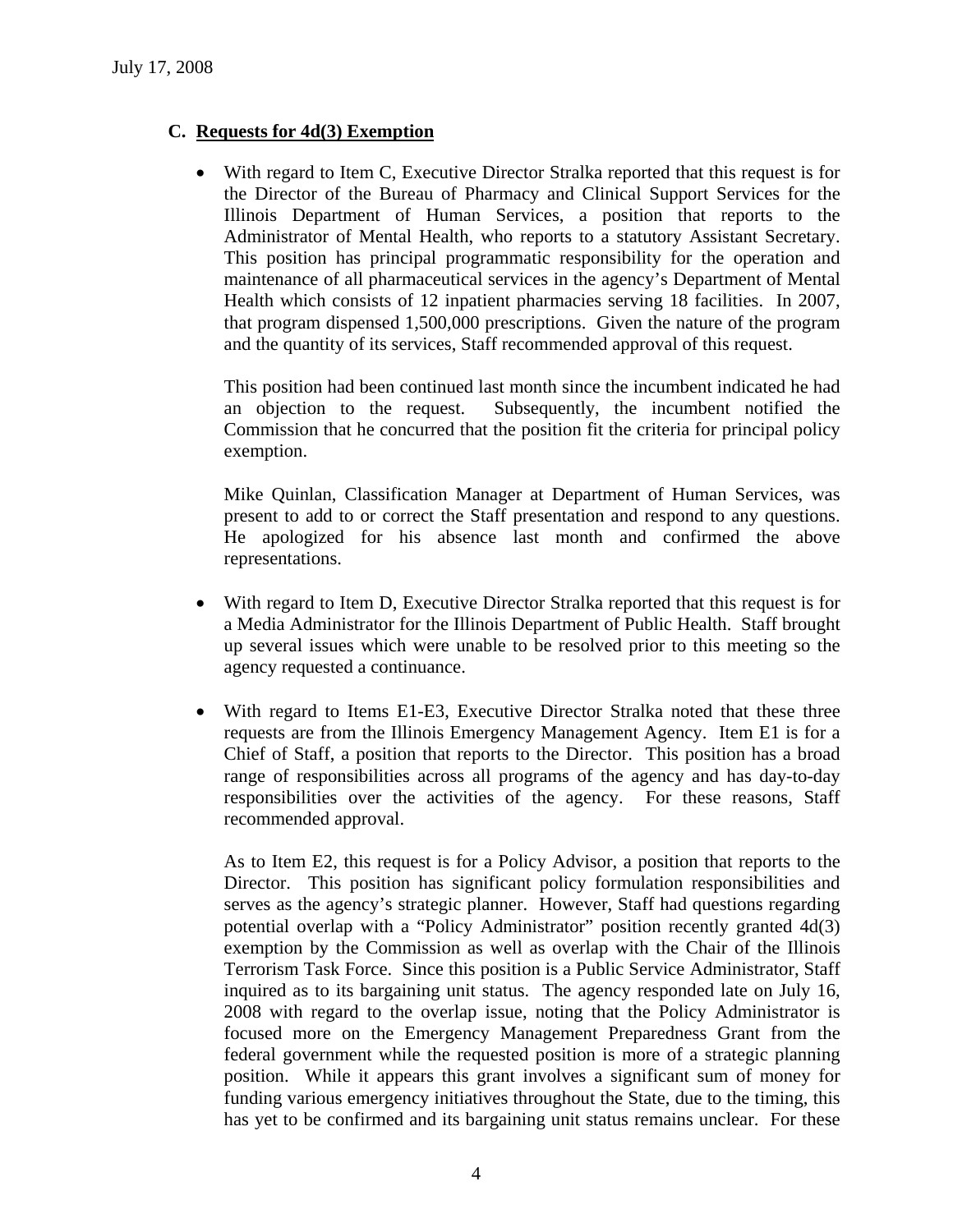reasons, Staff recommended that this matter be continued. Rebecca Shuster, Assistant Deputy Director for the Public Safety Shared Services Center, was present and indicated that to the best of her knowledge the Public Service Administrator Option 1 title has not yet been certified by the Illinois Labor Relations Board and that in any event, this position would be submitted for exclusion.

As to Item E3, this request is for a Community Outreach Officer, a position that reports to the Director. This position develops programs and materials to improve public awareness regarding emergency preparedness. However, Staff had questions regarding potential overlap with the dedicated Media Administrator position for the agency which performs similar duties but limited to the media. For example, this position is responsible for the agency's Public Service Announcement program, but that overlaps with the Media Administrator's responsibilities. Since this position is a Public Service Administrator, Staff inquired as to its bargaining unit status also. The agency responded on July 16, 2008, essentially differentiating the public education functions of this position from the media functions of the Media Administrator. This points out an unresolved issue which may appear before the Commission. When the Media Administrators were created several years ago, they were to centralize and replace agency Public Information Officers. In fact, Public Information Officers were specifically mentioned in the Executive Order creating the Media Administrators. Most historic Public Information Officers performed both media and public education programs in their agencies. This agency – as others may also – is seeking to split those responsibilities between two positions and have each justify a principal policy exemption. This is a novel issue before the Commission. In addition, its bargaining unit status remains unclear. For these reasons, Staff recommended that this matter be continued. Rebecca Shuster, Assistant Deputy Director for the Public Safety Shared Services Center, was present and indicated that to the best of her knowledge the Public Service Administrator Option 1 title has not yet been certified by the Illinois Labor Relations Board and that in any event, this position would be submitted for exclusion. She confirmed that this position would be focused on public education by interacting with various units of local government and their law enforcement or emergency response units in areas such as tornado and earthquake preparedness. Chairman Kolker inquired if this would extend to flood preparedness also.

• As to Item F, this request is for the Assistant Deputy Director for the Office of Finance and Administration for the Illinois Department of Public Health. This position reports to the Deputy Director for the Office of Finance and Administration, who in turn reports to the Director so its superior would be considered the equivalent of a statutory assistant director. This position serves as the Deputy State Registrar, a position established by the Vital Records Act. As such, it has principal policy responsibilities in carrying out the mandate of the Act which oversees the receipt and filing of more than 450,000 certificates of birth, death, fetal death, abortion, marriage, and divorce annually. For these reasons, Staff recommended approval of this request.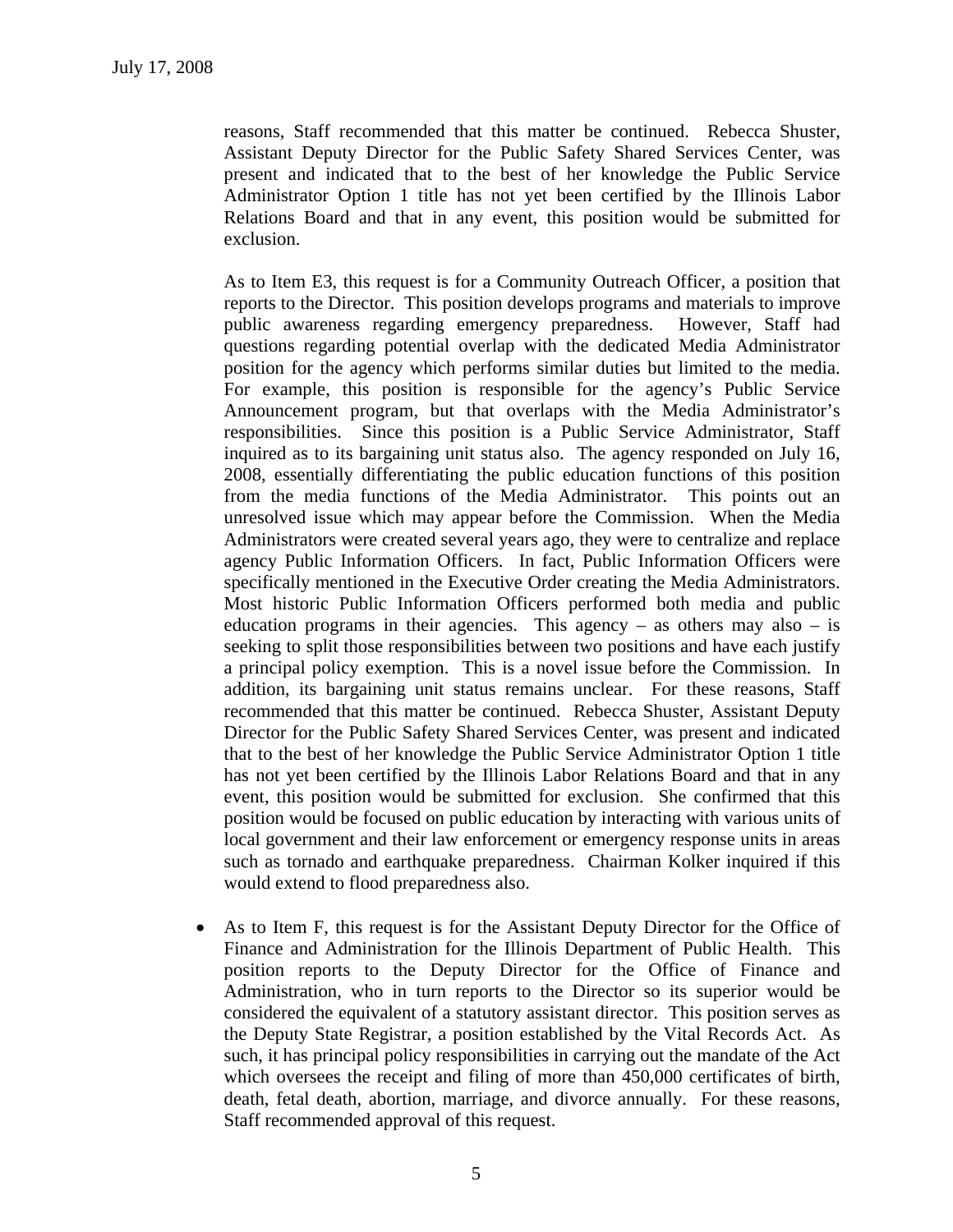DiAna Greene, Deputy Director of Human Resources for Illinois Department of Public Health, and George Rudis, the incumbent, were present to add to or correct the Staff presentation and respond to any questions. Mr. Rudis confirmed the Staff's analysis and indicated that he had no objection to the proposed exemption.

# **IT WAS MOVED BY CHAIRMAN KOLKER, SECONDED BY COMMISSIONER DALIANIS, AND THE MOTION ADOPTED 5-0 TO GRANT AND CONTINUE THE REQUESTS FOR 4D(3) EXEMPTION FOR THE FOLLOWING POSITIONS:**

#### **The following 4d(3) exemption requests were granted on July 17, 2008:**

#### **C. Illinois Department of Human Services**

| <b>Position Number</b>  | 40070-10-89-200-00-01                                        |  |
|-------------------------|--------------------------------------------------------------|--|
| <b>Position Title</b>   | Senior Public Service Administrator                          |  |
| Bureau/Division         | Mental Health & Developmental Disabilities                   |  |
| <b>Functional Title</b> | Director, Bureau of Pharmacy and Clinical Support            |  |
| Incumbent               | Randy D. Malan                                               |  |
|                         | Administrator of Mental Health & Developmental Disabilities, |  |
| Supervisor              | who reports to the Assistant Secretary, who reports to the   |  |
|                         | Secretary                                                    |  |
| Location                | <b>Sangamon County</b>                                       |  |

#### **E1. Illinois Emergency Management Agency**

| <b>Position Number</b>  | 40070-50-17-000-00-02               |
|-------------------------|-------------------------------------|
| <b>Position Title</b>   | Senior Public Service Administrator |
| Bureau/Division         | Director's Office                   |
| <b>Functional Title</b> | Chief of Staff                      |
| Incumbent               | None                                |
| Supervisor              | Director                            |
| Location                | <b>Sangamon County</b>              |

#### **F. Illinois Department of Public Health**

| <b>Position Number</b>  | 40070-20-10-100-00-01                                                                                 |  |
|-------------------------|-------------------------------------------------------------------------------------------------------|--|
| <b>Position Title</b>   | Senior Public Service Administrator                                                                   |  |
| Bureau/Division         | Office of Finance and Administration                                                                  |  |
| <b>Functional Title</b> | Assistant Deputy Director, Office of Finance & Administration,<br>and Division Chief of Vital Records |  |
| Incumbent               | George Rudis                                                                                          |  |
| Supervisor              | Deputy Director, Office of Finance & Administration, who<br>reports to the Director                   |  |
| <b>Location</b>         | <b>Sangamon County</b>                                                                                |  |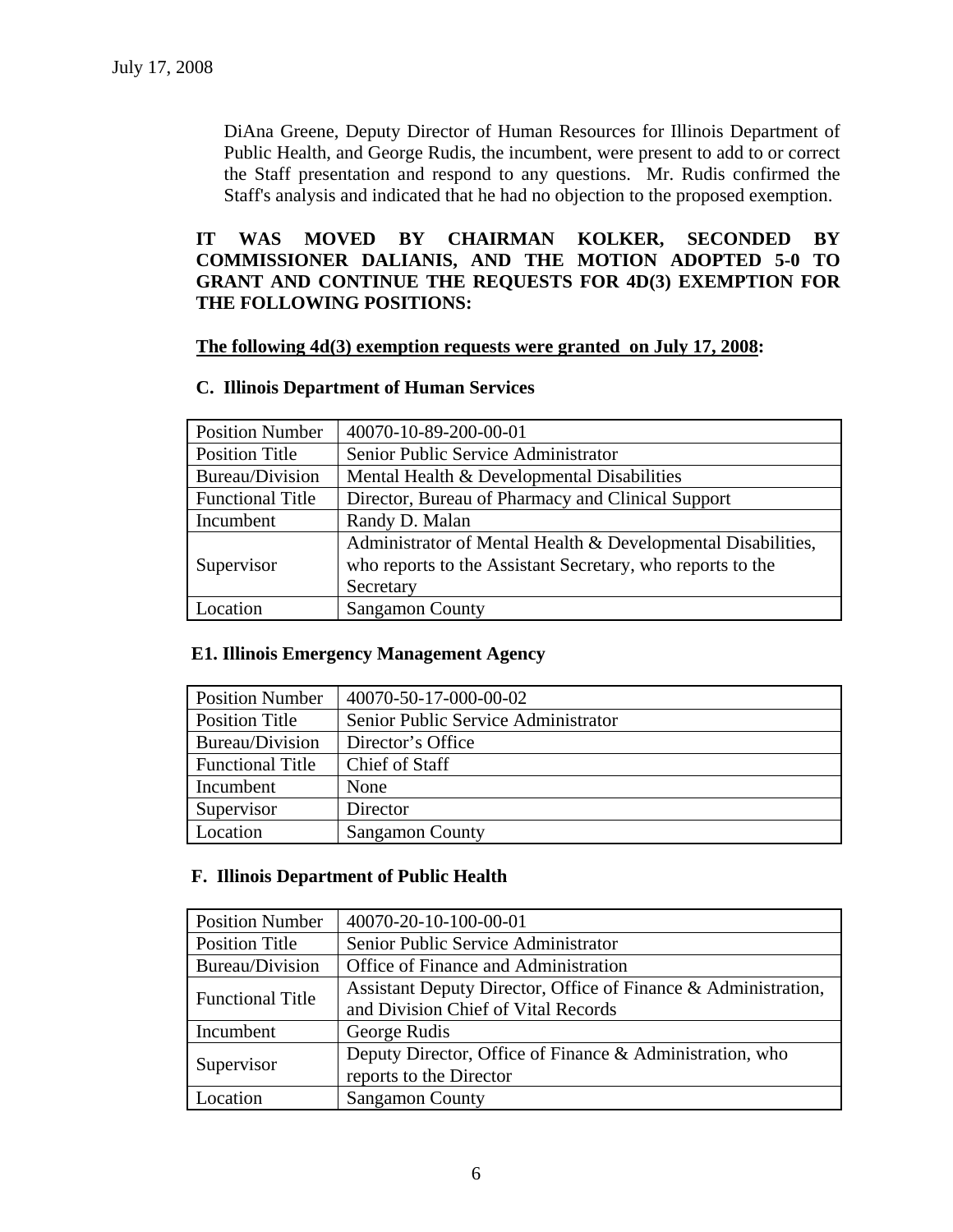# **The following 4d(3) exemption requests were continued on July 17, 2008:**

#### **D. Illinois Department of Central Management Services**

| <b>Position Number</b>  | 40070-37-80-100-01-19                                         |  |  |
|-------------------------|---------------------------------------------------------------|--|--|
| <b>Position Title</b>   | Senior Public Service Administrator                           |  |  |
| Bureau/Division         | Office of Communications & Information (IOCI) / Statewide     |  |  |
|                         | <b>Media Services</b>                                         |  |  |
| <b>Functional Title</b> | Media Administrator $#2$ – for Department of Public Health    |  |  |
| Incumbent               | None                                                          |  |  |
|                         | Division Manager of Statewide Media Relations, who reports to |  |  |
| Supervisor              | IOCI Deputy Director, who in turn reports to the Director     |  |  |
| Location                | <b>Cook County</b>                                            |  |  |

#### **E2. Illinois Emergency Management Agency**

| <b>Position Number</b>  | 37015-50-17-000-00-03               |
|-------------------------|-------------------------------------|
| <b>Position Title</b>   | <b>Public Service Administrator</b> |
| Bureau/Division         | Director's Office                   |
| <b>Functional Title</b> | Senior Policy Advisor               |
| Incumbent               | None                                |
| Supervisor              | Director                            |
| Location                | <b>Sangamon County</b>              |

#### **E3. Illinois Emergency Management Agency**

| <b>Position Number</b>  | 37015-50-17-000-00-04               |  |
|-------------------------|-------------------------------------|--|
| <b>Position Title</b>   | <b>Public Service Administrator</b> |  |
| Bureau/Division         | Director's Office                   |  |
| <b>Functional Title</b> | <b>Community Outreach Officer</b>   |  |
| Incumbent               | None                                |  |
| Supervisor              | Director                            |  |
| Location                | <b>Sangamon County</b>              |  |

# V. CLASS SPECIFICATIONS

#### • **None submitted.**

**IT WAS MOVED BY CHAIRMAN KOLKER, SECONDED BY COMMISSIONER PETERSON, AND THE MOTION ADOPTED 5-0 TO DISAPPROVE ANY CLASS SPECIFICATIONS RECEIVED BY THE COMMISSION NOT CONTAINED IN THIS REPORT TO ALLOW ADEQUATE STUDY.**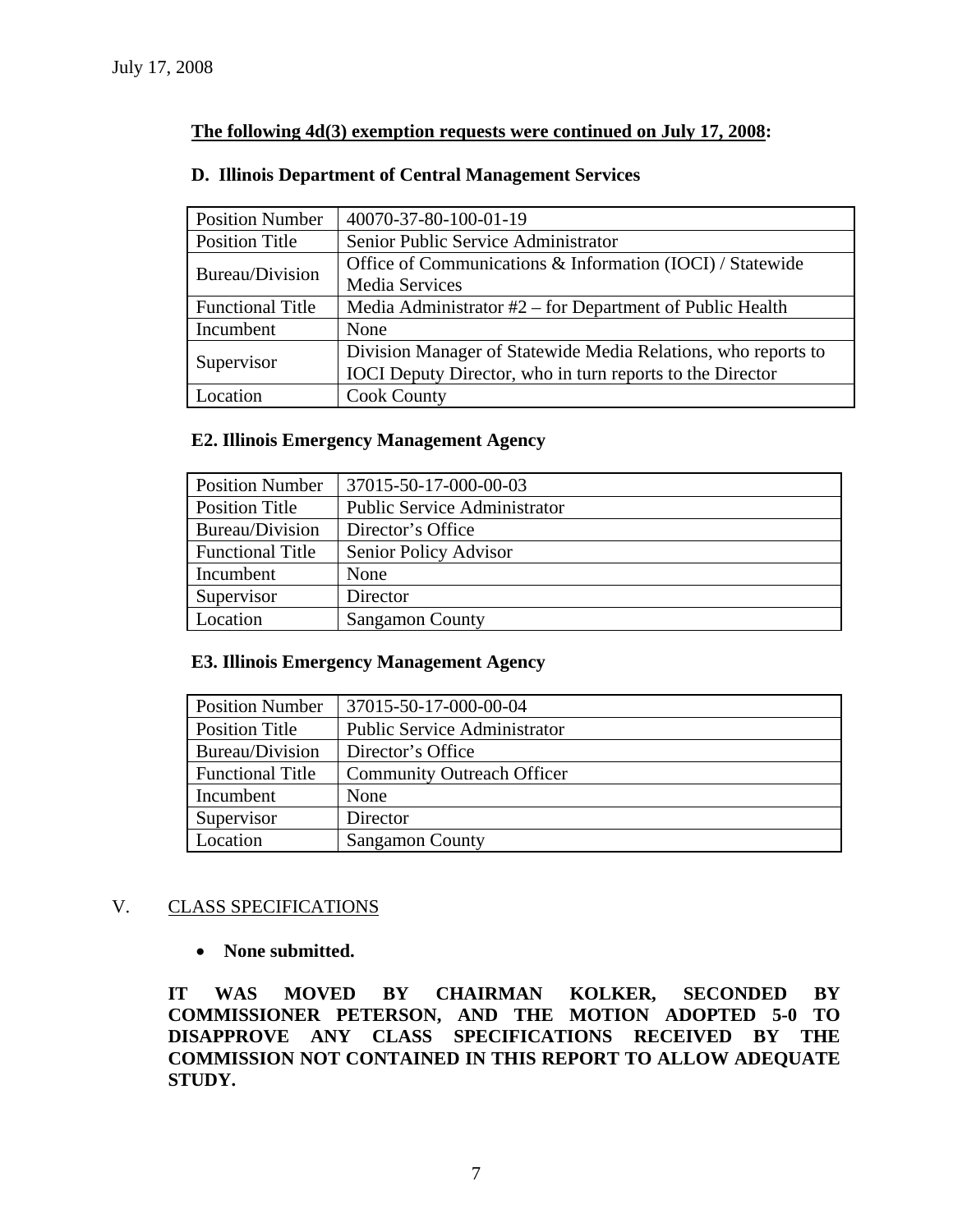#### VI. MOTION TO GO INTO EXECUTIVE SESSION

**IT WAS MOVED BY COMMISSIONER DALIANIS, SECONDED BY COMMISSIONER EWELL, AND BY ROLL CALL VOTE THE MOTION ADOPTED 5-0 TO HOLD AN EXECUTIVE SESSION PURSUANT TO SUBSECTIONS 2(c)(1), 2(c)(4), AND 2(c)(11) OF THE OPEN MEETINGS ACT.** 

| <b>KOLKER</b>   | YES | <b>EWELL</b>    | YES |
|-----------------|-----|-----------------|-----|
| <b>PETERSON</b> | YES | <b>DALIANIS</b> | YES |
| <b>BUKRABA</b>  | YES |                 |     |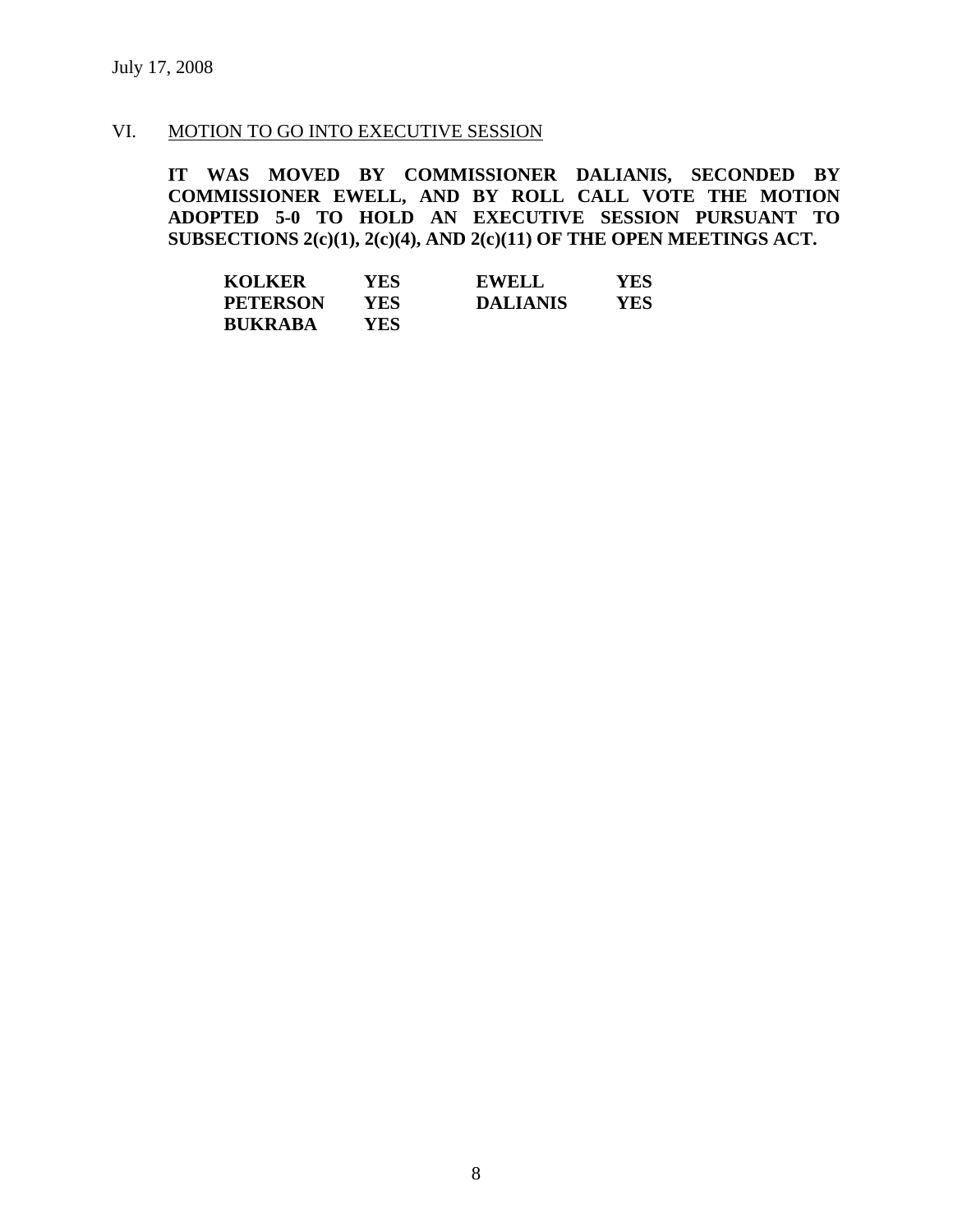# VII. RECONVENE MEETING

Upon due and proper notice the regular meeting of the Illinois Civil Service Commission was reconvened at 160 North LaSalle Street, Suite S-901, Chicago, Illinois at **10:35** a.m.

#### PRESENT

Chris Kolker, Chairman; Raymond W. Ewell, Barbara J. Peterson, Betty A. Bukraba, and Ares G. Dalianis, Commissioners; Daniel Stralka, Executive Director; and Andrew Barris, Assistant Executive Director (via telephone).

# VIII. NON-MERIT APPOINTMENT REPORT

The Personnel Code permits non-merit appointments for a limited period of time, i.e., emergency appointments shall not exceed 60 days and shall not be renewed, and positions shall not be filled on a temporary or provisional basis for more than six months out of any twelve-month period. Consecutive non-merit appointments are not violative of the Code, however, they do present a possible evasion of merit principles and should be monitored. Set forth below is the number of consecutive non-merit appointments made by each department. These statistics are from the Department of Central Management Services' Consecutive Non-Merit Report.

| Agency                                   | 5/31/08        | 6/30/08     | 6/30/07        |
|------------------------------------------|----------------|-------------|----------------|
| Agriculture                              | 2              | 1           | 8              |
| <b>Arts Council</b>                      |                | 0           |                |
| <b>Central Management Services</b>       | 6              | 6           | 9              |
| <b>Children and Family Services</b>      | 12             | 12          | 6              |
| <b>Commerce and Economic Opportunity</b> | 0              | 0           |                |
| <b>Employment Security</b>               | $\overline{2}$ | $\mathbf 2$ |                |
| Financial and Professional Regulation    |                | 0           | 0              |
| <b>Healthcare and Family Services</b>    | 15             | 16          | 18             |
| <b>Historic Preservation</b>             | 0              | 2           | 25             |
| <b>Human Services</b>                    | 7              | 4           | 5              |
| <b>Natural Resources</b>                 | 21             | 25          | 29             |
| Property Tax Appeal Board                |                |             | 2              |
| <b>State Police</b>                      |                |             | 0              |
| <b>State Retirement Systems</b>          | 0              | 0           |                |
| Transportation                           | 10             | 6           | 28             |
| Veteran's Affairs                        |                | 3           | $\mathfrak{D}$ |
| <b>Workers' Compensation Commission</b>  | 0              |             |                |
| Totals                                   | 80             | 80          | 137            |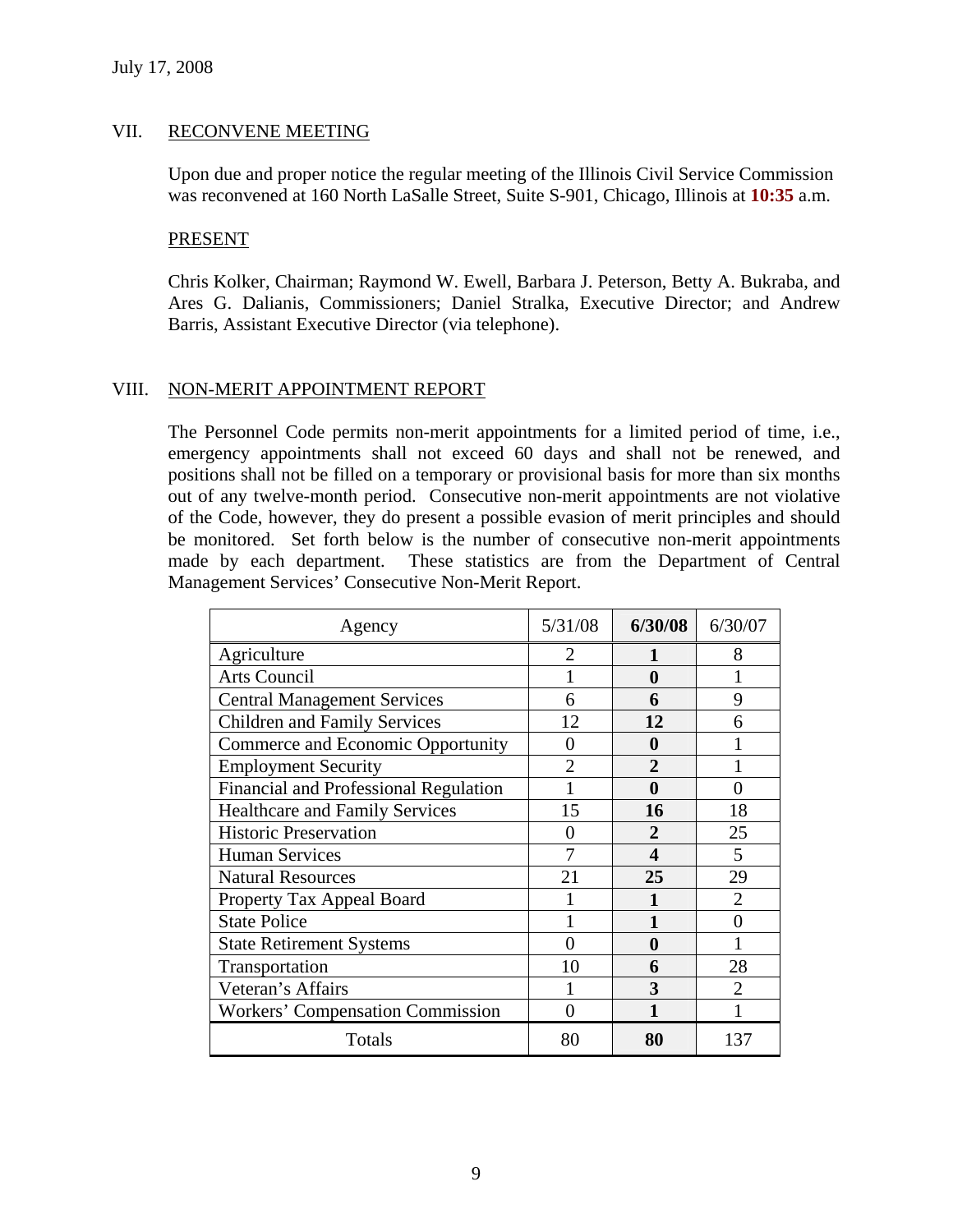# IX. PUBLICLY ANNOUNCED DECISIONS RESULTING FROM APPEAL

# • **DISCHARGE**

#### **DA-39-08**

|           | Employee   Symeon M. Brown | Appeal Date             | 4/08/08                                         |
|-----------|----------------------------|-------------------------|-------------------------------------------------|
| Agency    | DOC                        | Decision Date           | 7/03/08                                         |
| Type      | Discharge                  | ALJ                     | Daniel Stralka                                  |
| Change(s) | Unauthorized absences      | Recommended<br>Decision | Charges are proven and do<br>warrant discharge. |

**IT WAS MOVED BY CHAIRMAN KOLKER, SECONDED BY COMMISSIONER DALIANIS, AND BY ROLL CALL VOTE OF 5-0 THE MOTION ADOPTED TO AFFIRM AND ADOPT THE ADMINISTRATIVE LAW JUDGE'S RECOMMENDED DECISION THAT THE WRITTEN CHARGES FOR DISCHARGE WERE PROVEN AND DO WARRANT DISCHARGE FOR THE REASONS SET FORTH IN THE RECOMMENDED DECISION, INCLUDING BROWN'S HISTORY OF PROGRESSIVE DISCIPLINE UNDER THE AFFIRMATIVE ATTENDANCE POLICY; THE NEED FOR CONSISTENT APPLICATION OF THE PENALTIES IN THE SCHEDULE SET FORTH IN THE AFFIRMATIVE ATTENDANCE POLICY; BROWN'S DISREGARD FOR COMPLYING WITH THE AGENCY'S PROCEDURES WHICH HE WAS ON NOTICE OF, OR WAS REASONABLY EXPECTED TO BE ON NOTICE OF; THE LENGTH OF TIME THAT PASSED BETWEEN WHEN HE MOST LIKELY RECEIVED THE LEAVE OF ABSENCE PACKET (DECEMBER 27, 2007) AND WHEN HE FINALLY SUBMITTED THE COMPLETED DOCUMENTS (FEBRUARY 13, 2008) WITHOUT ANY LEGITIMATE EXPLANATION OTHER THAN MISPLACED RELIANCE ON HIS UNION; BROWN'S FAILURE TO ATTEND HIS INTERNAL HEARING ON HIS DISCHARGE; THE AGENCY'S NEED TO BE ABLE TO RELY ON ITS EMPLOYEES TO SHOW UP FOR WORK AS SCHEDULED SO AS NOT TO JEOPARDIZE THE OVERALL SECURITY OF STATEVILLE, AS WELL AS THE GENERAL PUBLIC; AND OTHER FACTORS AS SET FORTH IN THE RECOMMENDED DECISION DATED JULY 3, 2008.** 

| <b>KOLKER</b>   | YES  | <b>EWELL</b>    | YES |
|-----------------|------|-----------------|-----|
| <b>PETERSON</b> | YES  | <b>DALIANIS</b> | YES |
| <b>BUKRABA</b>  | YES. |                 |     |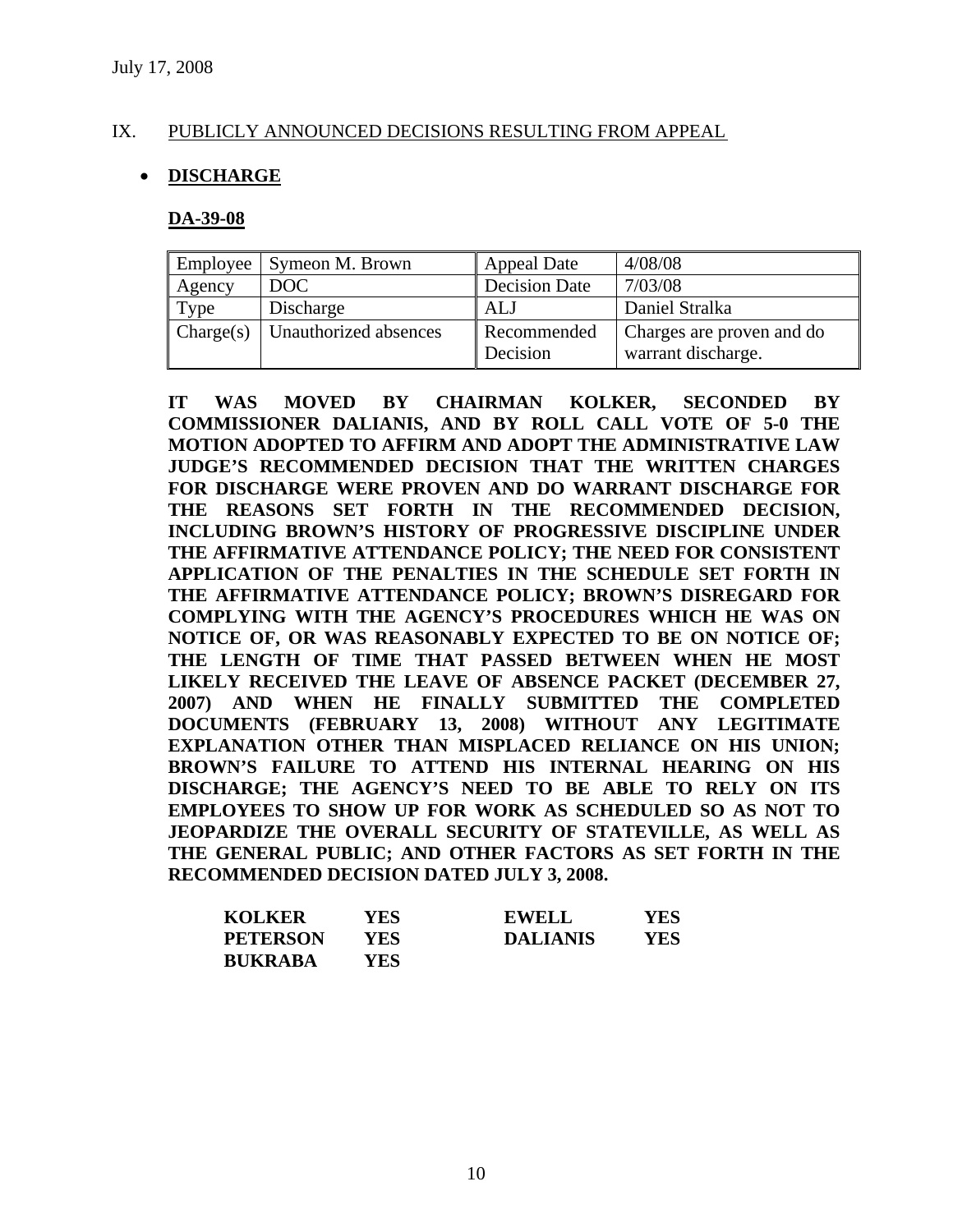# X. APPEALS TERMINATED WITHOUT DECISION ON THE MERITS

#### • **DISMISSED**

#### **DA-35-08**

| Employee  | Paula M. Meyers          | <b>Appeal Date</b>   | 3/10/08                         |
|-----------|--------------------------|----------------------|---------------------------------|
| Agency    | Juvenile Justice         | <b>Decision Date</b> | 6/27/08                         |
| Type      | Discharge                | <b>ALJ</b>           | Daniel Stralka                  |
| Change(s) | Pled guilty to operating | Recommended          | Motion to Dismiss is granted;   |
|           | under the influence of   | Decision             | no jurisdiction (when discharge |
|           | alcohol or drug while    |                      | was reversed and reduced to a   |
|           | having an alcohol        |                      | 30-day suspension, employee     |
|           | concentration of .08 or  |                      | had not been suspended for      |
|           | more (violated           |                      | more than 30 days in any 12-    |
|           | standards of conduct)    |                      | month period).                  |

#### • **DISMISSED**

#### **DA-53-08**

| Employee  | <b>DeMarco Nichols</b>                 | <b>Appeal Date</b>      | 6/16/08                                                            |
|-----------|----------------------------------------|-------------------------|--------------------------------------------------------------------|
| Agency    | <b>DOT</b>                             | <b>Decision Date</b>    | 7/08/08                                                            |
| Type      | Discharge                              | ALJ                     | Daniel Stralka                                                     |
| Change(s) | Threat of violence<br>in the workplace | Recommended<br>Decision | Dismissed; withdrawn (will pursue<br>through grievance procedure). |

**IT WAS MOVED BY COMMISSIONER PETERSON, SECONDED BY COMMISSIONER DALIANIS, AND BY ROLL CALL VOTE OF 5-0, THE MOTION ADOPTED TO AFFIRM AND ADOPT THE ADMINISTRATIVE LAW JUDGE'S RECOMMENDED DECISIONS TO DISMISS THE MEYERS AND NICHOLS APPEALS.** 

| <b>KOLKER</b>   | YES | <b>EWELL</b>    | YES |
|-----------------|-----|-----------------|-----|
| <b>PETERSON</b> | YES | <b>DALIANIS</b> | YES |
| <b>BUKRABA</b>  | YES |                 |     |

#### XI. STAFF REPORT

Executive Director Daniel Stralka reported that:

• The Commission's fiscal year 2009 budget bill has been signed by the Governor. There were no cuts from the original submission. The Office of Management and Budget is requiring agencies to reserve three percent of their appropriation, an increase from two percent.